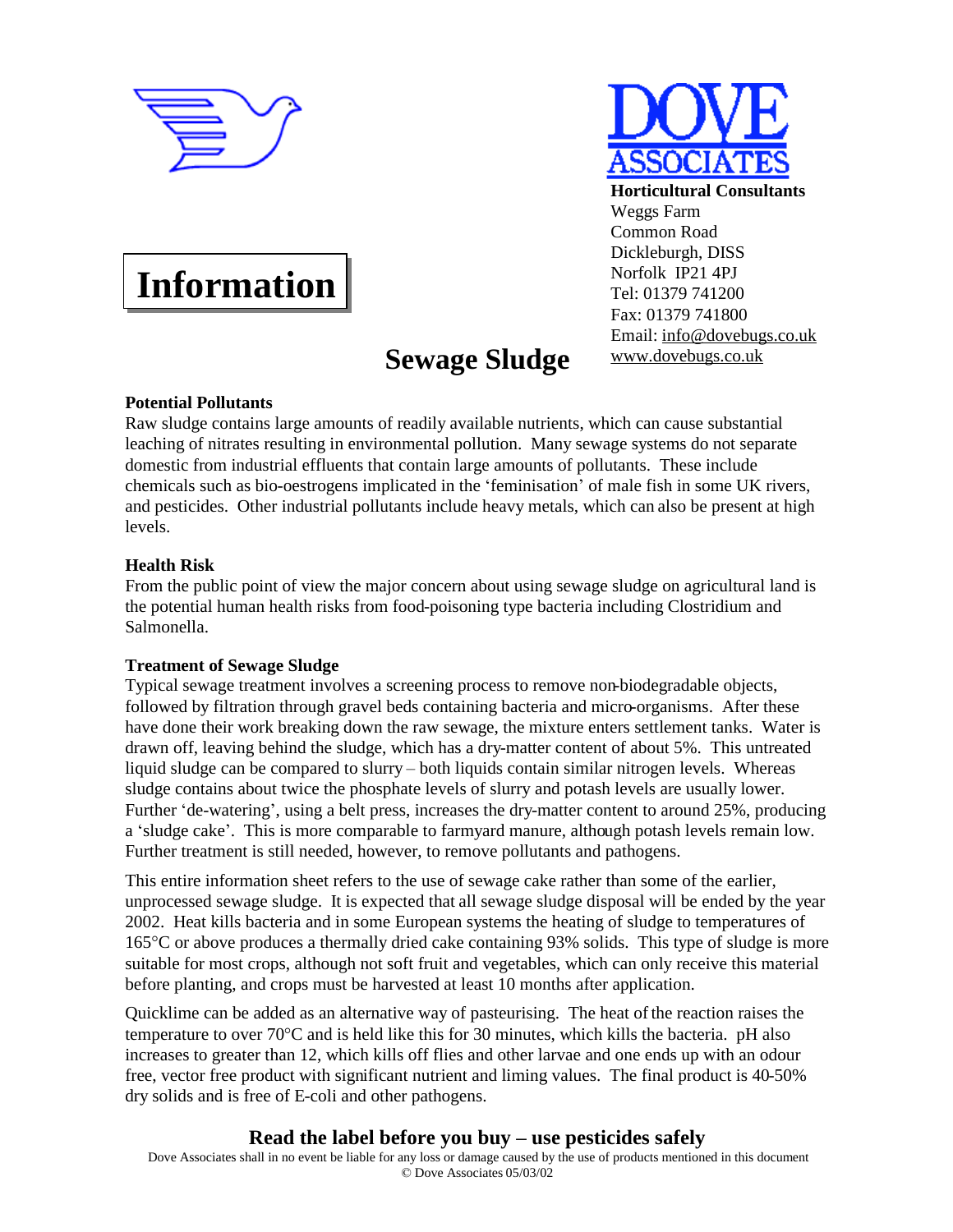However, these heating processes tend not to remove pollutants such as pesticides or heavy metals and sludge producers rely on input levels of these contaminants being low.

Composting as a way of removing organic pollutants has been made possible. The heat generated during composting would also effectively pasteurise the final product and removes most of the pathogens.

#### **Regulations**

MAFF figures indicate that around 2% of agricultural land will be treated with sludge in one form or another. However, before this is done an assessment must be made of the field topography, proximity to watercourses and other factors such as nitrate vulnerable zones. No sludge can be applied within 50 meters of a spring or borehole, or within 10 meters of a stream or river. Some areas, though, remain sensitive where the sub-soil is free draining. In these cases it is recommended that you contact the Environment Agency for advice.

Care should be taken when treating land used for nursery stock, particularly nursery stock for export or seed potatoes, as the sludge treatment does nothing to control potato cyst nematodes in the land. Although potato cyst nematodes are not present in the sludge this point should be borne in mind when treating with sludge.

#### **Beneficial Effects of Sewage Sludge**

The nitrogen, phosphorus and organic matter content of sewage sludge are regarded as its main attributes. Other nutrients and trace elements present may also be beneficial to crops, thereby making it an economically attractive organic fertiliser.

In the case of derelict land the soil is commonly deficient in both nutrients and organic matter and, if the soil is heavily compacted, excessively dry or cannot retain nutrients due to lack of soil structure, the addition of chemical fertilisers will result in only limited improvement and growth. However, the addition of dewatered sewage sludge, rich in readily available and slow release nitrogen and phosphorus and a high organic matter content can be substantially more beneficial to the restoration of poor quality soil. The properties of the different sludge types are summarised in Table 1

| Sludge Type       | Dry Solids      | Nitrogen | Phosphate                      | Potash |
|-------------------|-----------------|----------|--------------------------------|--------|
|                   | Content $(\% )$ | N        | $P_2O_5$                       | $K_2O$ |
|                   |                 |          | (expressed as % of dry solids) |        |
| Liquid undigested | 5               | 3.5      |                                | 0.4    |
| Liquid digested   | 4               | 5        |                                | 0.4    |
|                   |                 | $(3+2)*$ |                                |        |
| Undigested cake   | 25              |          | 2.5                            | 0.3    |
| Digested cake     | 25              |          | 3.5                            | 0.3    |

#### **Table 1- Typical Sludge Nutrient Analysis**

 $*$  (ammonia + organic N) – the proportion of ammonia may very from  $30 - 70\%$  of total N.

**Read the label before you buy – use pesticides safely**

Dove Associates shall in no event be liable for any loss or damage caused by the use of products mentioned in this document © Dove Associates 05/03/02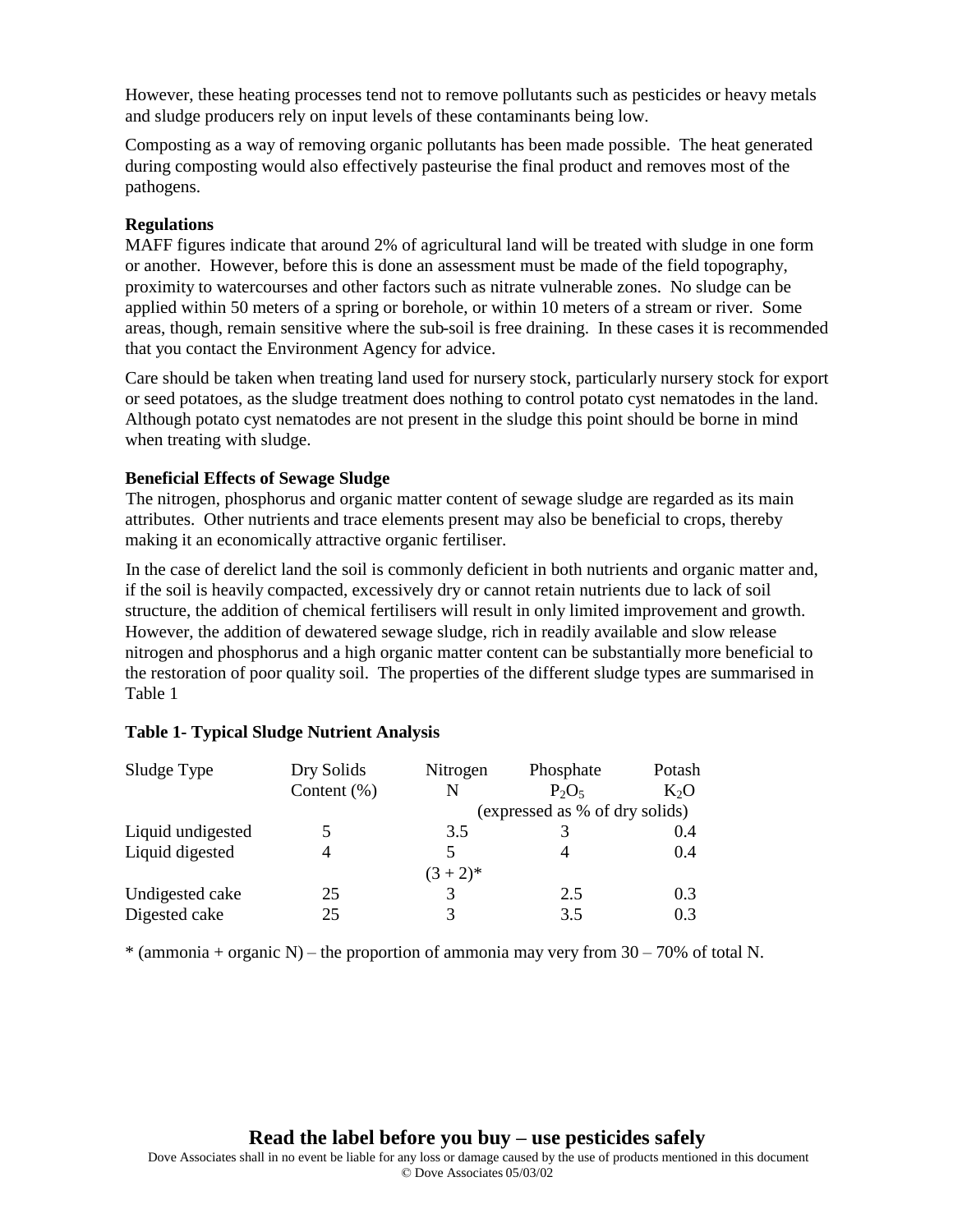#### **Nutrient Availabilities in First Year (%)**

| Sludge Type<br>Liquid undigested | N<br>35      | $P_2O_5$<br>50 | $K_2O$<br>100 |
|----------------------------------|--------------|----------------|---------------|
| Liquid digested                  | 60           | 50             | 100           |
|                                  | $(100+15)^*$ |                |               |
| Undigested cake                  | 20           | 50             | 100           |
| Digested cake                    | 15           | 50             | 100           |

 $*(100\%$  ammonia + 15% organic N)

#### **Soil pH**

The addition of sewage sludge to soil has been shown to increase and stabilize the pH value of many soils. Some sludge treatments also involve the addition of lime and this further enhances the pH stabilization effect.

Oxidation of pyrite, a common constituent of colliery spoil, can result in the creation of extremely acid conditions with pH values falling to 3 or less.

Colliery spoil is a typical example of an acidic soil that can benefit from sewage sludge addition. Due to the oxidation of pyrite in some spoils, local pH values of around 3 may occur. The addition of sewage sludge can reduce the problem by complexing iron – limiting the oxidation of Fe(ii) to Fe(iii) and hence reducing the potential acidity of the spoil.

#### **Trace Elements**

Some essential trace elements are present in sewage sludge at higher concentrations than are found in most soils. In certain cases deficiencies of magnesium, copper, boron and zinc in soils have been alleviated by the addition of suitable sludge.

#### **Constraints on Use**

The reservations that have been expressed with regard to the application of sewage sludge to land are the physical nuisances that may arise, the potential for the spread of disease, possible pollution of watercourses and the effects that toxic elements may have on vegetation or livestock. These will not be experienced if appropriately treated sludge is used in accordance with standard procedures and advice.

#### **Potentially Toxic Elements**

Heavy metals are present in all sludges. The amounts present are governed by the catchment area of the original sewage in particular whether it is derived from domestic or industrial origin. The supplier usually monitors the quality of the sludge and its end use is governed by the levels present as set out in the EC Directive (EC 1986): the Sludge (Use in Agricultural) Regulations 1989 and the UK Code of Practice (DoE 1989) on The Use of Sewage Sludge in Agriculture. If sewage sludge is to be applied to land intended for agricultural purposes the above regulations set out limits including maximum soil metal limits and the maximum rates of sludge application.

However, these limits do not apply when considering the application of sewage sludge to derelict land for which the aims are usually different from conventional agriculture.

The addition of this organic matter will act as a food source for the soil organisms thus enhancing rapid re-establishment of the natural soil processes.